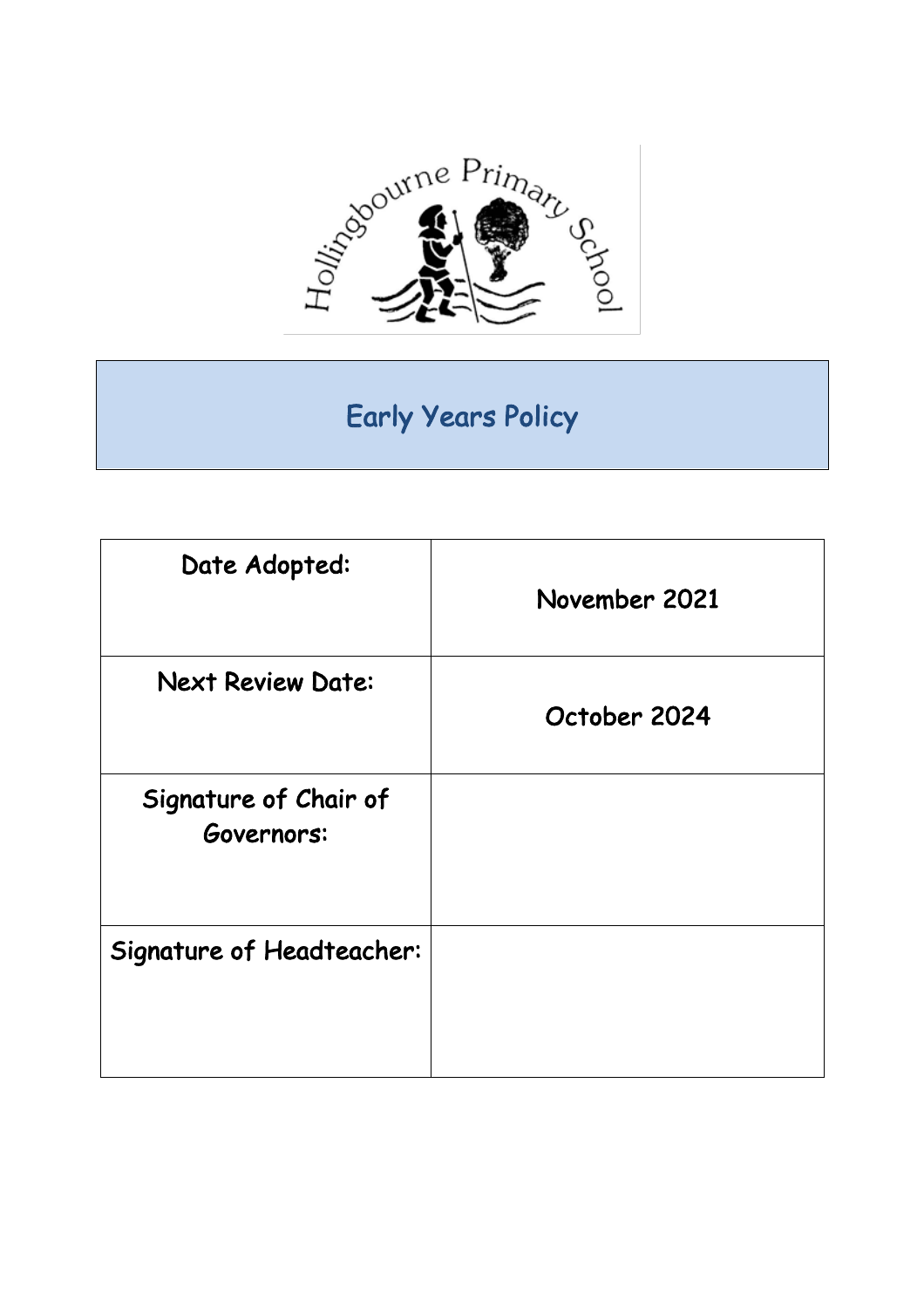#### *Mission statement*

"A learning community – developing hearts and minds"

We believe in the potential of every child so all the children are given the opportunity to develop the capacity to surprise themselves and those around them. They are taught to challenge themselves to build confidence and resilience.

"When we give every child the best start in their early years, we give them what they need today. We also set them up with every chance of success tomorrow*."* ('Development Matters.' DFE July 2021)

The Early Years Foundation Stage (EYFS) applies to children from birth to the end of the Reception year. In our school all children join us on a phased introduction at the beginning of the school year in which they are five.

The EYFS is based upon four principles:

- every child is a **unique child**, who is constantly learning and can be resilient, capable, confident and self-assured;
- children learn to be strong and independent through **positive relationships**;
- children learn and develop well in **enabling environments**, in which their experiences respond to their individual needs and there is a strong partnership between practitioners and parents and/or carers;
- **children develop and learn in different ways and at different rates**.

## **A Unique Child**

At Hollingbourne Primary School we recognise that every child is a competent learner who can be resilient, capable, confident and self-assured. We know that children develop in individual ways and at varying rates. Children's attitudes and dispositions to learning are influenced by their school and home environments and we begin to build links with the families. We observe how each child learns to gain an understanding of the characteristics they develop to become effective learners. We use questioning, praise and encouragement to develop a positive attitude to learning and high self-esteem.

#### *Inclusion*

All children and their families are valued within our school. We value the diversity of individuals within the school and do not discriminate because of differences. All children at Hollingbourne School are treated fairly regardless of race, religion or stage of learning. In the early years the children begin to learn to take responsibility for their learning and begin to understand the concept of challenge.

We give our children every opportunity to achieve their best by taking account of our children's range of life experiences when planning for their learning. Planning for children with additional needs is in line with the Special Educational Needs & Disability policy.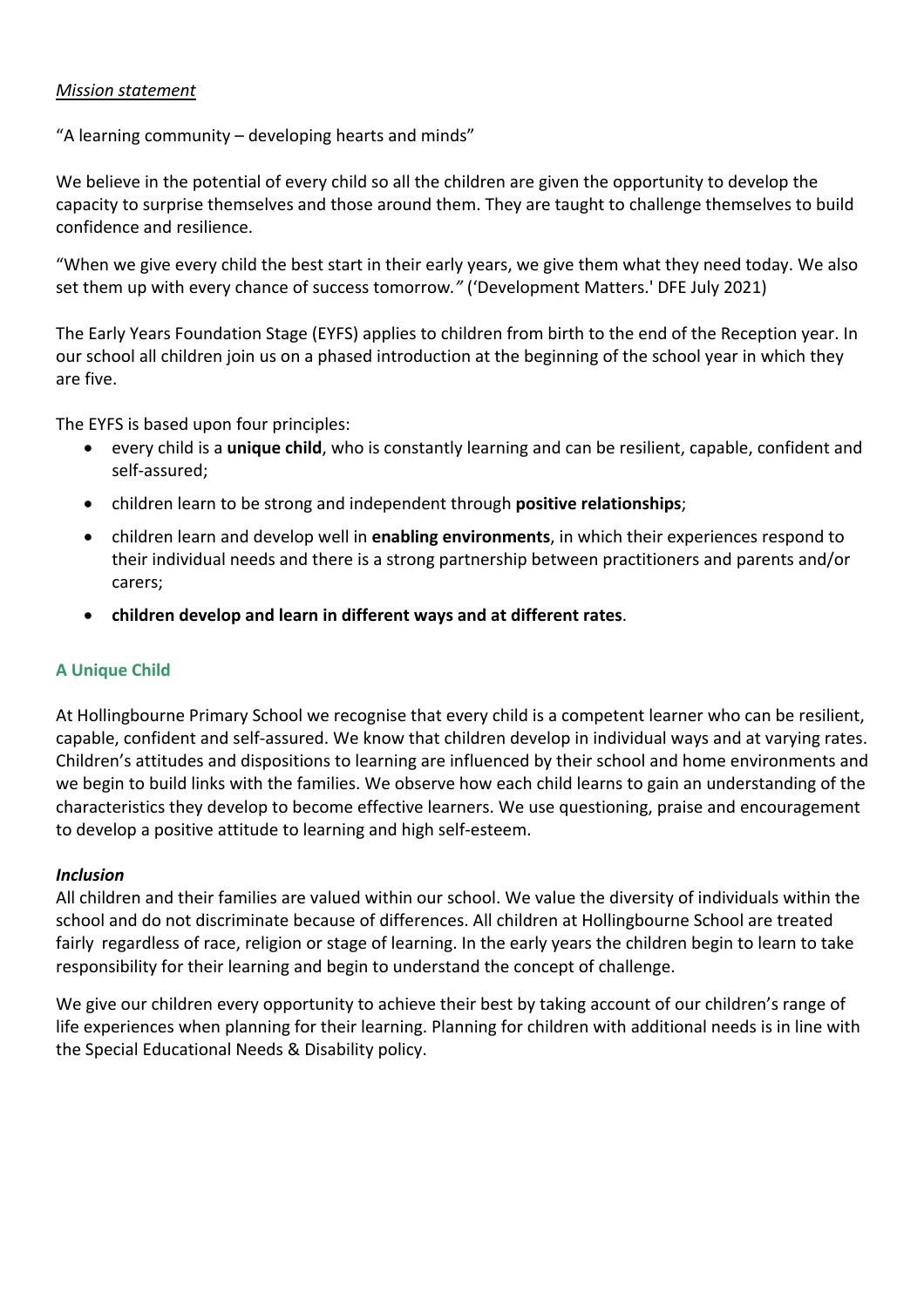In the EYFS we have realistic and challenging expectations and meet the needs of all our children through:

- planning opportunities that build upon and extend children's knowledge, experience and interests and develop their self-esteem and confidence through a creative curriculum and learning environment
- using a wide range of teaching strategies based on children's learning needs
- providing a wide range of opportunities and environments to motivate and support children and to help them to learn effectively
- providing a safe and supportive learning environment in which each child's contribution is valued
- monitoring children's progress and taking action to provide support as necessary

It is vital that all children in the school are safe. We educate the children about boundaries and rules and help them to understand why we need to stay safe, and what we can do to keep ourselves safe. We provide children with choices to help them develop this important life skill. Children should be allowed to take risks, but need to be taught how to recognise and avoid hazards both in the real and virtual world.

## **Positive Relationships**

At Hollingbourne Primary School we recognise that children learn to be confident and independent through the development of secure relationships. We develop caring, respectful, professional relationships with the children and their families.

## *Parents as Partners*

We recognise the important role parents play in educating the children.

We do this by:

- a carefully planned transition into school which is tailored depending on cohort, this tends to include individual classroom visits, parent meetings, discussions with preschool, home visits, preschool visits.
- offering meetings to parents when necessary such curriculum meetings and phonics workshops.
- encouraging parents to attend consultation meetings in Dec and March/April to discuss their child's progress.
- providing parents with a written report on their child's attainment and progress at the end of each long term.
- using a contact book for parents to pass on messages at their convenience and vice versa.
- providing opportunities for parents to look through their learning journals.
- providing parents with home learning challenges, where parents and children make comments which goes directly into their learning journals.
- weekly updates provided with home learning, providing an overview of the week.
- reading books sent home weekly with a reading record providing parents the opportunity to read comments made by the teachers and share their experiences at home.

## **Enabling Environments**

At Hollingbourne Primary School we recognise that the environment plays a key role in supporting and extending the children's development. We recognise that the outside environment is just as important as the inside and we work hard to ensure both provide a wide range of opportunities for the children to learn. We provide a range of resources inside and outside, particularly those that are open ending and holistic allowing the children to use them in a range of different ways and for different purposes. We ensure the environment reflects the children's current interests by providing provocations into the environment which allow for subtle changes to keep the children engaged and motivated whilst still providing the children with the freedom of choice. The environment is carefully set up in a way to ensure maximum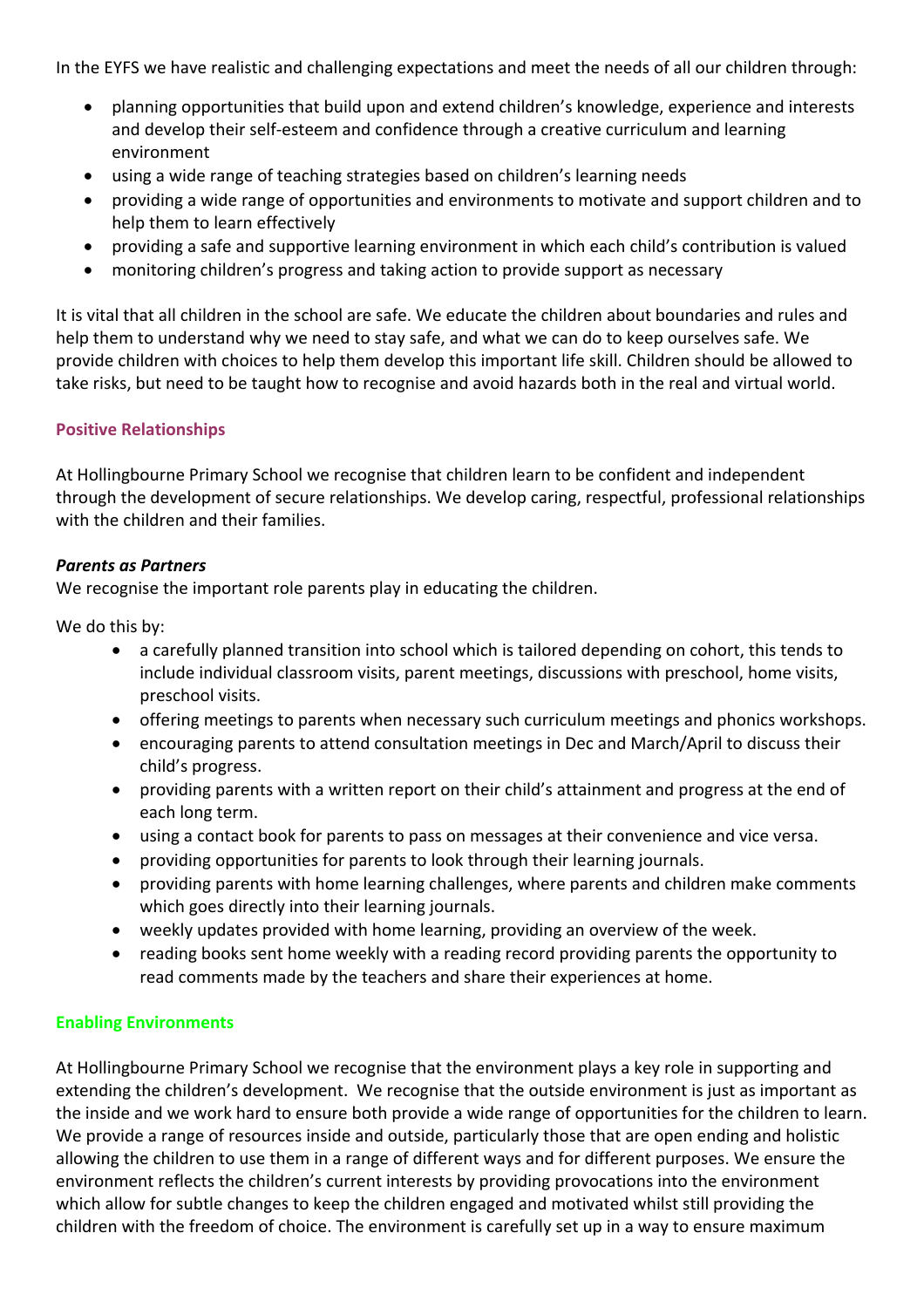independence to provide the children with self confidence and to learn without restrictions or barriers. We ensure the resources are accessible and clear, everything the children need is on offer and this is constantly be reviewed and reflected upon by the Early Years Team.

# *Observation, Assessment and Planning*

Planning tends to be based upon a termly theme that we try to keep to where possible, however we ensure these themes are large enough to follow the lead of the children. The weekly planning is based around an exciting book to hook the children in, from this we plan out adult led sessions and then add provocations into the environment. Planning tends to follow a practical nature where ever possible, using real life resources that the children can manipulate.

Our practice is based upon the process of observe, assess, plan. We follow a very in the moment approach and ensure the staff are utilizing all learning moments and ensuring they are present in the children's play extended and moving the children on as and when the opportunities arise. We value the importance of discussion as well as questioning however we also recognise how valuable it can be by standing back and observing the children uninterrupted. Observations may be collected in a variety of ways, from collecting work from lessons, children independent work, pictures and pieces of writing, quotes and photos, these are gathered my all members of staff but is also encouraged from other adults who may observe these children going around the school.

Observation is the main way we assess the children, teachers responding to the children and their learning moments instantly but using this to then inform future interactions. We do also issue the Baseline test as required by the Government within Term 1. After that we do regularly assess the children via phonics assessments.

# **Learning and Development**

At Hollingbourne Primary School we recognise that children learn and develop in different ways and at different rates. We value all areas of learning and development equally and understand that they are interconnected. We plan our day to maximise the opportunity to play, the longer the children are able to play, the more time and freedom they have to become deeply involved in their learning.

## *Areas of Learning*

The EYFS is made up of seven areas of learning: PRIME AREAS

- Communication & Language
- Personal, Social, Emotional Development
- Physical Development

# SPECIFIC AREAS

- Literacy
- Mathematics
- Understanding the World
- Expressive Arts and Design

These areas are taught through a mix of adult led lesson and child-initiated play. Opportunities to cover the curriculum are created throughout all aspects of the school day, from free flow snack bar, to lining up times.

We have an outside area which is constantly available to all children, this helps to provide the children with a range of different ways to experience the curriculum. We make sure that what is on offer outside is different to what is inside, so learning can happen on a larger and messier scale.